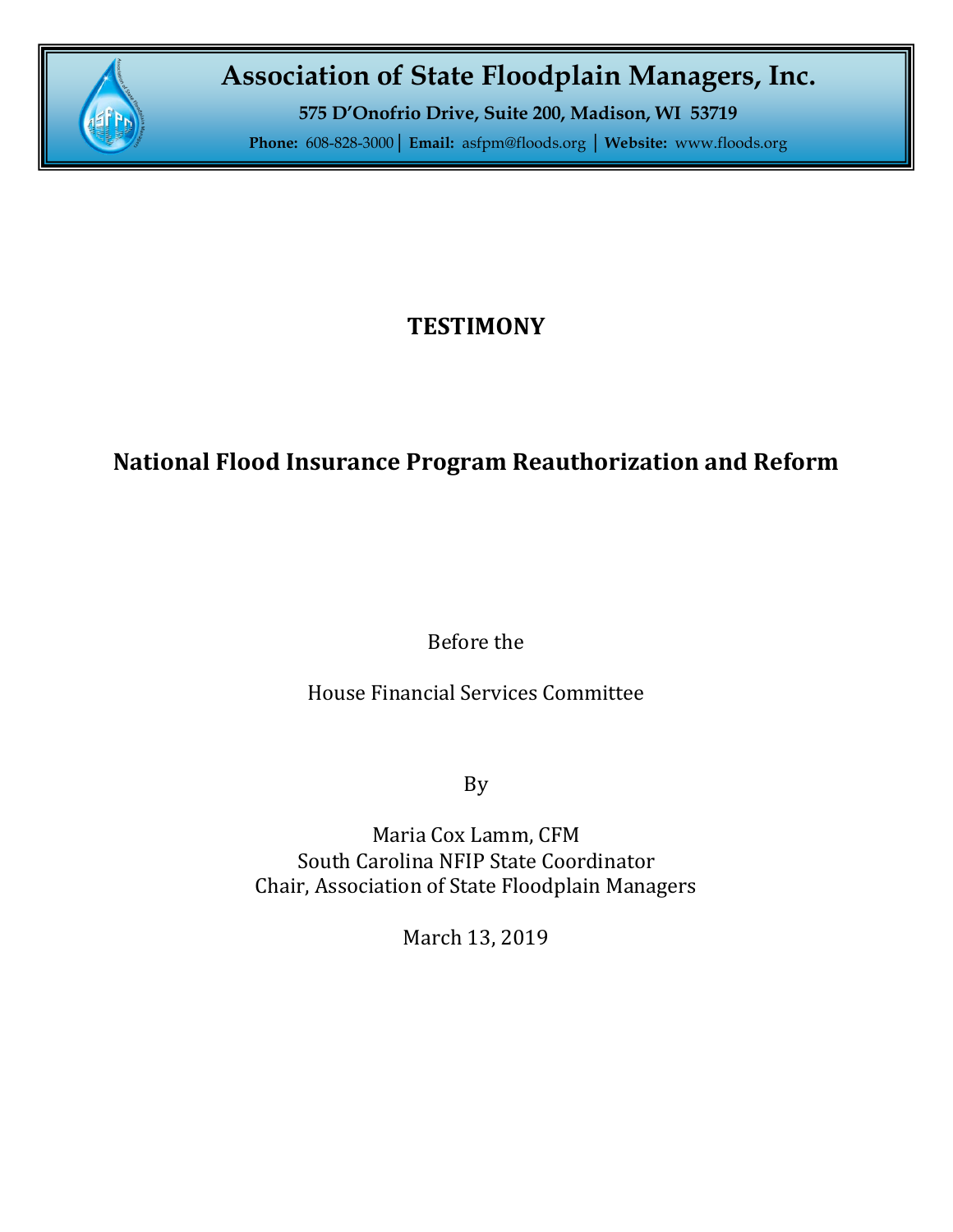### **Introduction**

The Association of State Floodplain Managers is pleased to participate in this hearing about the National Flood Insurance Program and the community perspective. We appreciate the opportunity to discuss our views and recommendations for the future of the program. We thank you, Chairwoman Waters, Ranking Member McHenry and Members of the Committee for your interest in this important subject.

The ASFPM and its 37 chapters represent more than 19,000 local and state officials as well as private sector and other professionals engaged in all aspects of floodplain management and flood hazard mitigation, including management of local floodplain ordinances, flood risk mapping, engineering, planning, community development, hydrology, forecasting, emergency response, water resources development and flood insurance. All ASFPM members are concerned with reducing our nation's flood-related losses. For more information on the association, our website is: *[www.floods.org](http://www.floods.org/)*.

Floods are this nation's most frequent and costly natural disasters and the trends are worsening. The National Flood Insurance Program or NFIP is the nation's most widely used tool to reduce flood risk through an innovative and unique mix of incentives, requirements, codes, hazard mitigation, mapping and insurance. It is a partnership between communities, states and the federal government. The NFIP is the one tool in the toolbox that serves policyholders, taxpayers and the public well. Our testimony is intended to provide a better description of these interdependencies as well as twenty ASFPM's recommendations for Congress to consider to reform the NFIP.

### **The NFIP is a National Comprehensive Flood Risk Reduction Program**

The NFIP was created by statute in 1968 to accomplish several objectives. Among other things, the NFIP was created to:

- Provide for the expeditious identification of and dissemination of information concerning flood-prone areas through flood mapping
- Provide communities the opportunity to voluntarily participate in the National Flood Insurance Program in order for their citizens to buy flood insurance and, as a condition of future federal financial assistance, to adopt adequate floodplain ordinances consistent with federal flood loss reduction standards
- Require the purchase of flood insurance in special flood hazard areas by property owners who are being assisted by federal programs or by federally supervised, regulated or insured lenders or agencies.
- Encourage state and local governments to make appropriate land use adjustments to constrict the development of land exposed to flood damage so homes and businesses are safer and to minimize damage caused by flood losses
- Guide the development of proposed future construction, where practicable, away from locations threatened by flood hazards
- Authorize a nationwide flood insurance program through the cooperative efforts of the federal government and private insurance industry
- Provide flexibility in the program so flood insurance may be based on workable methods of distributing burdens equitably among those protected by flood insurance and the general public who benefit from lower disaster costs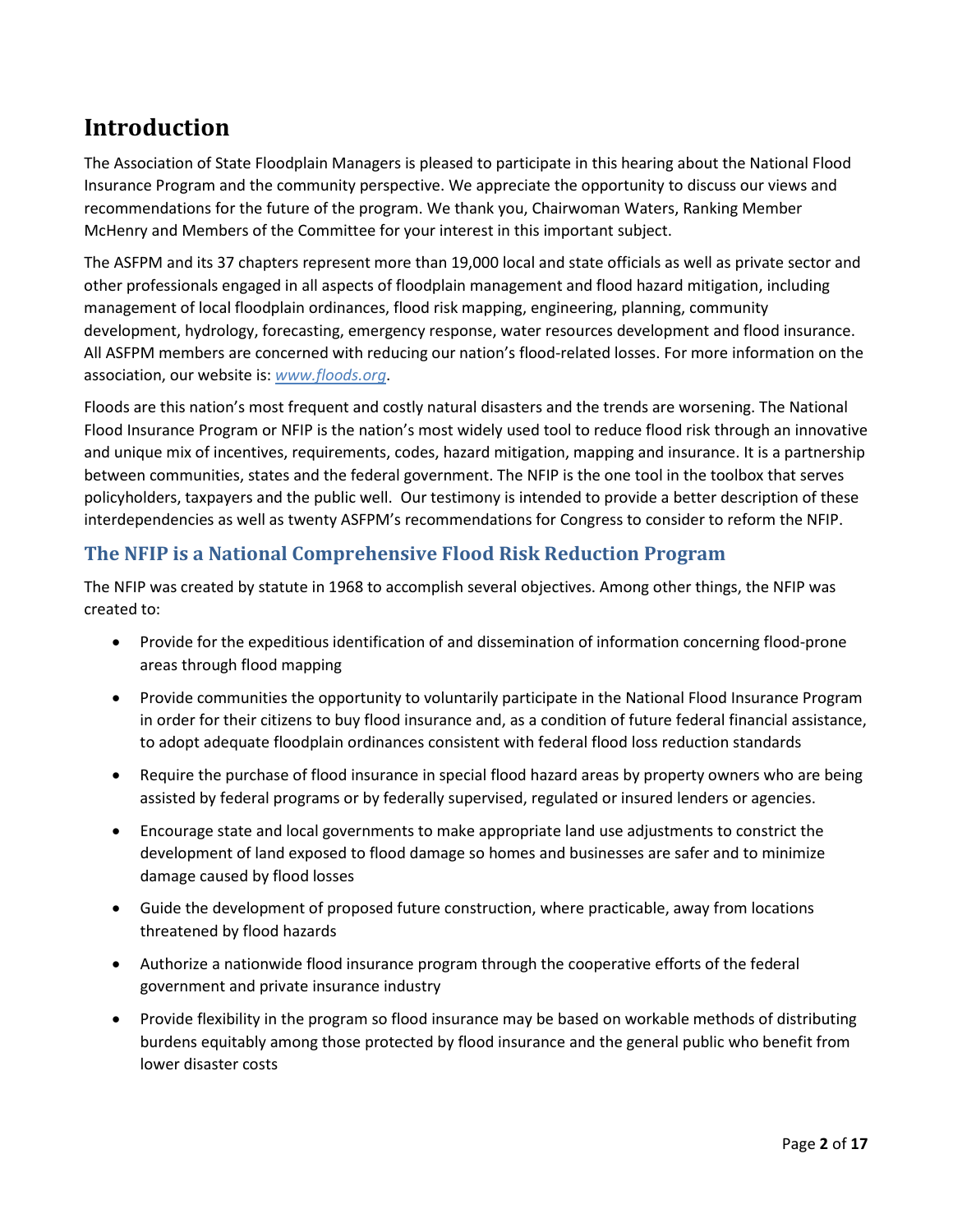Beyond merely providing flood insurance, the NFIP is unique as it integrates multiple approaches for identification of flood risk, communication of risk, and techniques to reduce flood losses. It is a unique collaborative partnership enlisting participation at the state and local level. It is a multi-faceted, multiple objective program – a four-legged stool as it is often called. The four legs of the stool are (1) floodplain mapping, (2) flood standards, (3) flood hazard mitigation and (4) flood insurance. Altering one leg without careful consideration of impacts on the other three legs can have serious repercussions on reducing flood losses. NFIP on the whole provides substantial public benefits as our testimony will further detail.

### **A Pivotal Time for the NFIP – Current and Future Status**

Improvements to the NFIP continue to be made. NFIP reform legislation in 1994 and 2004, in addition to other measures, outlined reforms focused on reducing repetitive loss properties. Today, those remain problematic. Reform legislation in 2012 focused on flood mapping. Today the National Flood Mapping Program (NFMP) provides important authorities for FEMA and cooperating technical partners to map all flood hazard areas across the country and prepare for future flood risk. Reform legislation in 2004, 2012, and 2014 addressed deficiencies in the insurance element of the NFIP. There is still more work to be done. ASFPM hopes Congress will be thoughtful about reforms that might be considered in 2019 as we do not yet fully know the program outcomes that will result from the previous two reform bills.

At the end of 2018 the NFIP, which is now over 50 years old, had paid over \$69 billion in claims (and half of that has come in the past 10 years). But beyond paying insurance claims, the NFIP has also mapped 1.2 million miles of streams, rivers and coastlines. It has invested more than \$1.3 billion in flood hazard mitigation for older, atrisk structures. Because of the program, over 22,000 communities have adopted local flood risk reduction standards, which have resulted in \$1.9 billion of flood losses reduced every year. The NFIP has provided innumerable public benefits as well as direct monetary ones to taxpayers.

While these benefits are notable, the NFIP must ensure that it is ready to address the future condition. Floodplain managers know upstream development often results in increased flood heights, and we observe changing weather patterns that result in shifting snowmelt/rainfall in the West, and nationally, more intense short duration storms are causing more flash floods; unrelenting sea level rise (SLR) is beginning to affect communities from Florida and the Gulf of Mexico to Virginia and the Mid-Atlantic, and to Alaska. A 2017 *[NOAA](https://tidesandcurrents.noaa.gov/publications/techrpt83_Global_and_Regional_SLR_Scenarios_for_the_US_final.pdf)  [report](https://tidesandcurrents.noaa.gov/publications/techrpt83_Global_and_Regional_SLR_Scenarios_for_the_US_final.pdf)* added a new upper boundary for SLR this century up to 2.5m (8 feet) by 2100 due to new data on the melting of the Greenland and Antarctic ice sheets. According to a 2018 [report](https://www.ucsusa.org/global-warming/global-warming-impacts/sea-level-rise-chronic-floods-and-us-coastal-real-estate-implications) by the Union of Concern Scientists, accelerating sea level rise in the lower 48 states, primarily driven by climate change, is projected to worsen tidal flooding putting as many as 311,000 coastal homes with a collective market value of about \$117.5 billion today at risk of chronic flooding within the next 30 years—the lifespan of a typical mortgage. America's trillion-dollar coastal property market and public infrastructure are threatened by the ongoing increase in the frequency, depth, and extent of tidal flooding due to sea level rise, with cascading impacts to the larger economy. Higher storm surges due to sea level rise and the increased probability of heavy precipitation events exacerbate this risk. Inland, the situation is only slightly better, but is still problematic. A 2014 Climate Change [Vulnerability Analysis](https://www.mmsd.com/application/files/2814/8416/3477/Climate_Change_Vulnerability_Analysis_Report_Without_Appendices.pdf) by the Milwaukee Metropolitan Sewerage District shows that in the future to expect a pattern of increasing precipitation intensity in a few larger events but a decrease in the size and frequency of many smaller events, which is also consistent with the National Climate Assessment.

This new data is getting the attention of our state and community members. In theory the NFIP, as it exists today, can help states and communities address these problems with its innovative mix of incentives, requirements, data and tools.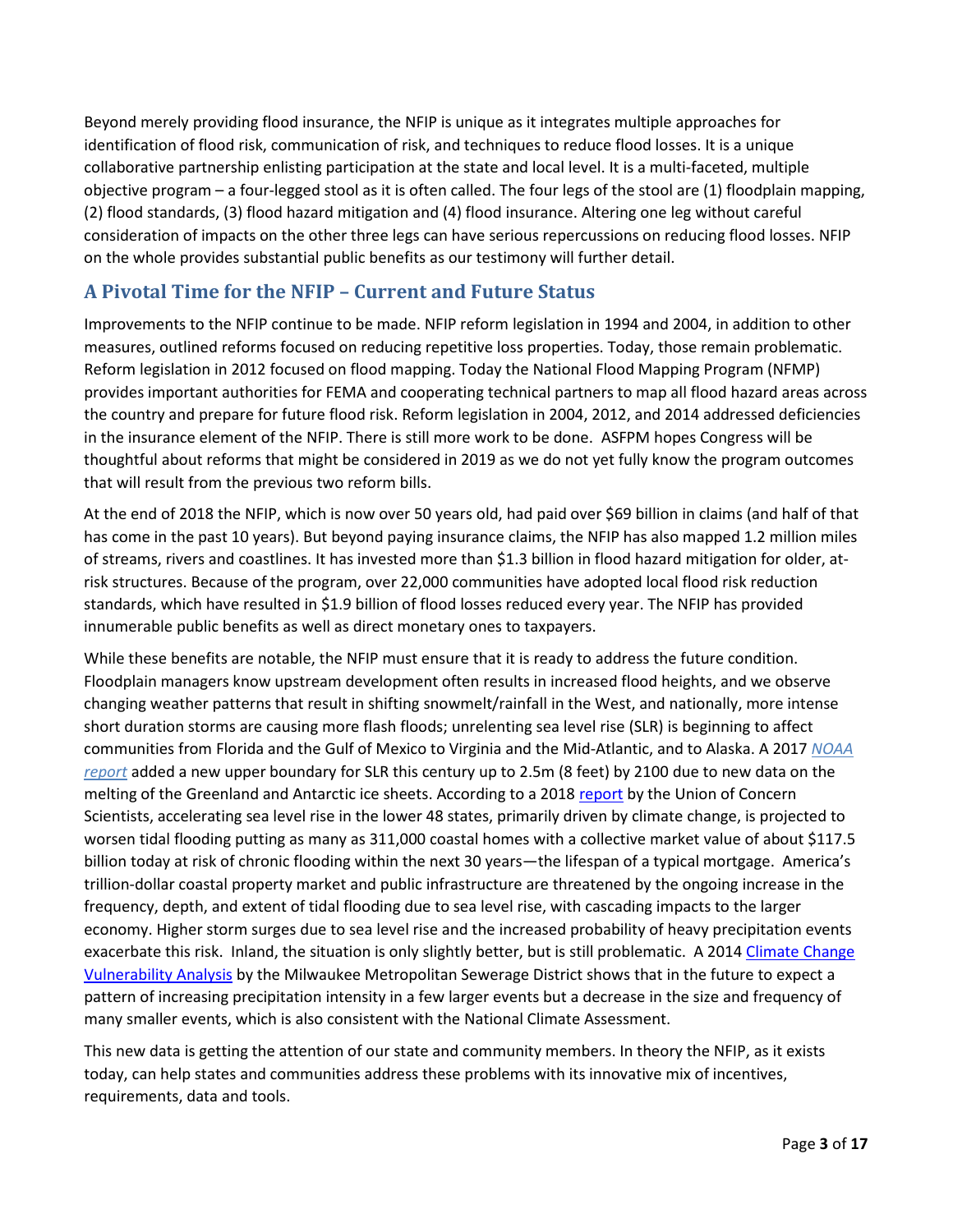So what will the NFIP of tomorrow look like? ASFPM believes the nation will continue to need a robust, fiscallystrong NFIP to comprehensively reduce today's and tomorrow's flood risk. We also believe a strong NFIP can coexist with a developing private market if it is done carefully with full consideration of potential impacts. But at the end of the day we must acknowledge that at least today's NFIP is far more than an insurance program. It is the nation's comprehensive flood risk management program. It is the primary tool to identify and map flood hazard areas used by a multitude of agencies. The program is also a tool to assess flood risk, used to work with communities and states to implement strong land use and building standards to protect taxpayers through actions to prevent future disaster losses, and works with property owners and communities to undertake mitigation to reduce damage to older at-risk buildings, in addition to providing flood insurance.

### **A Long-term Sound Financial Framework is Progressing; Debt Still an Issue**

The NFIP had generally been self-supporting until 2005. In the 1980s the program went into debt a few times and ultimately Congress forgave approximately \$2 billion. But from the mid-1980s to 2005, the NFIP was entirely self-sustaining and, when borrowing from the U.S. Treasury, the debt was repaid with interest. However, due to catastrophic floods in 2004, 2005, and 2012, 2016, and 2017 the program currently owes \$20.5 billion to the treasury.

Initially, the NFIP was never designed to pay for catastrophic events. In fact, from 1968 to 1978 the concept was one of risk sharing with the private sector, with the program actually paying a subsidy to private insurers for pre-FIRM structures (structures built prior to availability of flood insurance rate maps). As recently as the late 1980s, internal communications show that the administration reaffirmed the federal treasury was essentially the reinsurer of last resort<sup>[1](#page-3-0)</sup>.

Important progress toward putting the program on a more sound financial footing and to begin to handle catastrophic events was made as part of the past two NFIP reforms in 2012 and 2014, which ASFPM supported. Under BW-12, reforms (later modified by HFIAA-14) were made to the rate structure to move subsidized policies toward actuarial premium rates, to allow the NFIP to purchase reinsurance and to establish a reserve fund. All of these help reduce the financial risk to the program (and ultimately to the American taxpayer) and better prepare for the ever increasing number of catastrophic flood events. However, those reforms did not address the affordability issue. In fact, some reforms – like the HFIAA policy surcharge -- exacerbated this issue.

We appreciate Congress' very significant action to forgive \$16 billion of the NFIP's debt in 2017 and point out that the aforementioned reforms put in place in 2012 and 2014 to put the program in a better fiscal position continue today.

 **ASFPM recommends forgiving the remainder of the current debt and adopting some form of a "sufficiency standard" as an automatic, long-term mechanism within the NFIP that ensures, after a certain threshold of catastrophic events, the debt will be paid by the U.S. Treasury. Among other things, the sufficiency standard would consider the reserve fund balance, utilization of reinsurance, and ability of the policy base at that time to repay.**

<span id="page-3-0"></span> <sup>1</sup> *Dr. Len Shabman with Resources for the Future has been researching this topic in-depth and will be soon developing a paper detailing the history and specifically the financial arrangement of the NFIP from 1968-1978 as well as the strengths and weaknesses of the public-private loss sharing model that actually still exists today.*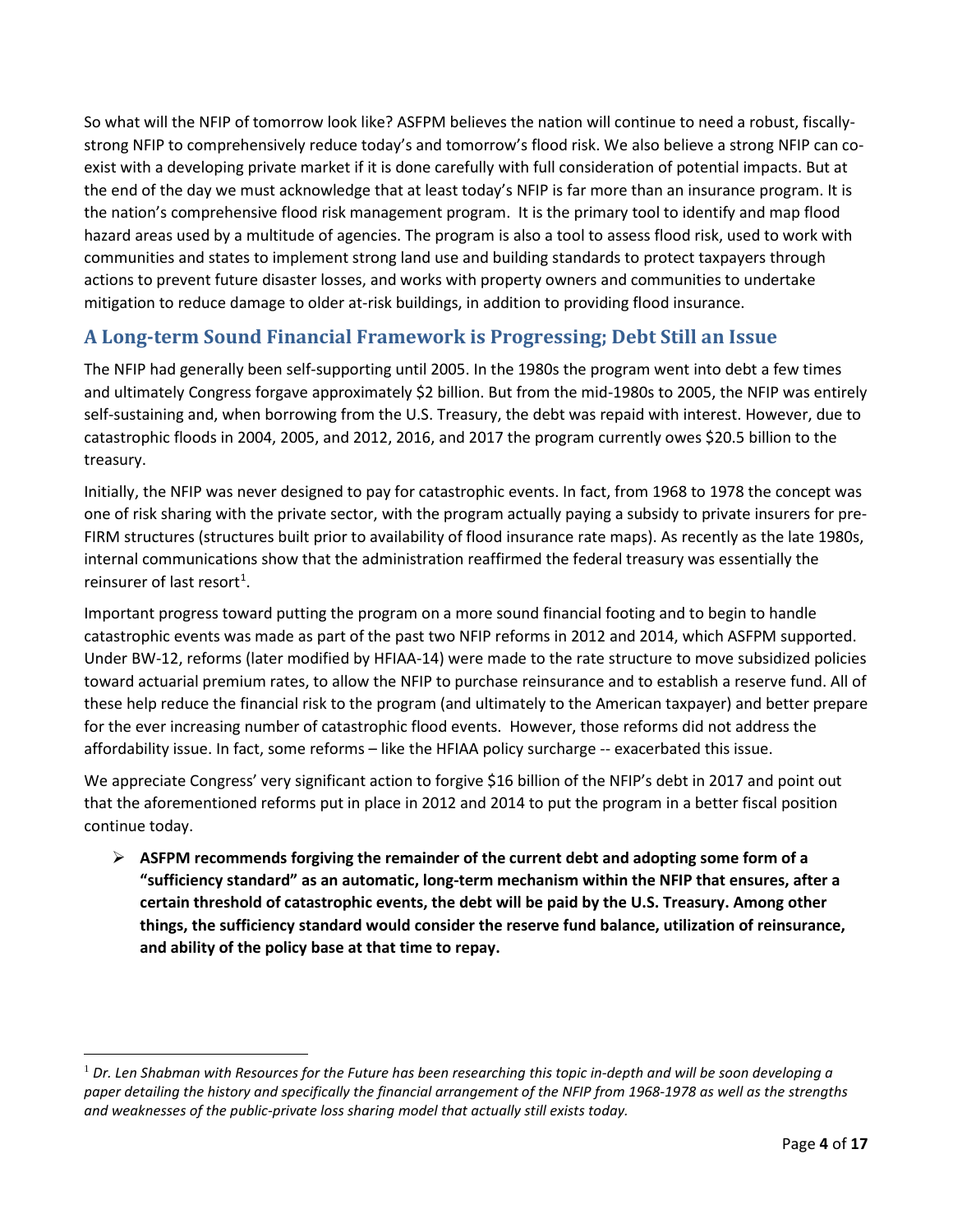**This should be part of a broader commitment to develop a backstop for the program based on an evaluation of its current financial capacity given the financial risk management tools Congress has asked FEMA to implement.**

## **Floodplain Mapping**

Floodplain mapping is the foundation of all flood risk reduction efforts, including design and location of transportation and other infrastructure essential to support businesses and the nation's economy. The flood maps are also used for emergency warning and evacuation, community planning, and locating critical facilities like hospitals and emergency shelters. Today FEMA has in place the right policies and procedures (i.e., requiring high-resolution topography (LiDAR) for all flood map updates), and is using the best available technology to produce very good flood studies. For example, FEMA is doing some pilot studies in Minnesota and South Dakota using very precise topographic mapping and automated flood study methods to develop base level engineering that can be used as an input into future flood studies. This gives communities data immediately to use for planning and development rather than waiting years for the data. In coastal studies, FEMA now uses the stateof-the-art ADvanced CIRCulation (ADCIRC) model for storm surge analysis.

Unfortunately, due to the length of time it takes from initiation of a flood study to final production, some maps coming out today may have been started a decade ago and are not being produced to today's specifications. It is important to distinguish between these legacy mapping projects and those meeting todays guidance and specifications.

Recently there has been confusion around whether or not sophisticated risk assessment modeling developed by the private sector for broad insurance or reinsurance uses can be a suitable replacement for FEMA flood maps and data. This, however, is comparing apples to oranges. First, FEMA flood maps and data are already produced by the private sector (under contract to FEMA). Second, the private sector risk assessment methods largely developed to assist the insurance industry are not publicly available. Those models do not produce a "map" the community can use for multiple purposes and cannot inform the other needs of the program, including hazard mitigation and floodplain management, which regulates private property. Such methods can complement FEMA maps for the purposes of rating flood insurance, but do not replace FEMA maps. Further, those developing such models have indicated they depend on FEMA maps to calibrate their models. The FEMA maps are also essential for identifying Special Flood Hazard Areas (SHFAs) where the purchase of flood insurance is required for properties mortgaged by federally regulated lenders.

Today, flood risk maps only exist for about 1/3 of the nation – only 1.2 million of 3.5 million miles of streams, rivers, and coastlines have been mapped. Even today some of the maps are many decades old, or were updated before the current standards to redraw boundaries based on more accurate study data and topography. ASFPM has repeatedly expressed concern that there is still a large inventory of pure "paper" maps that have never been modernized with newer flood study procedures.

Many other areas have never been mapped, so there is no identification of areas at risk and communities have no maps or data to guide development to be safe from flooding. This is a significant problem and the below figure illustrates why.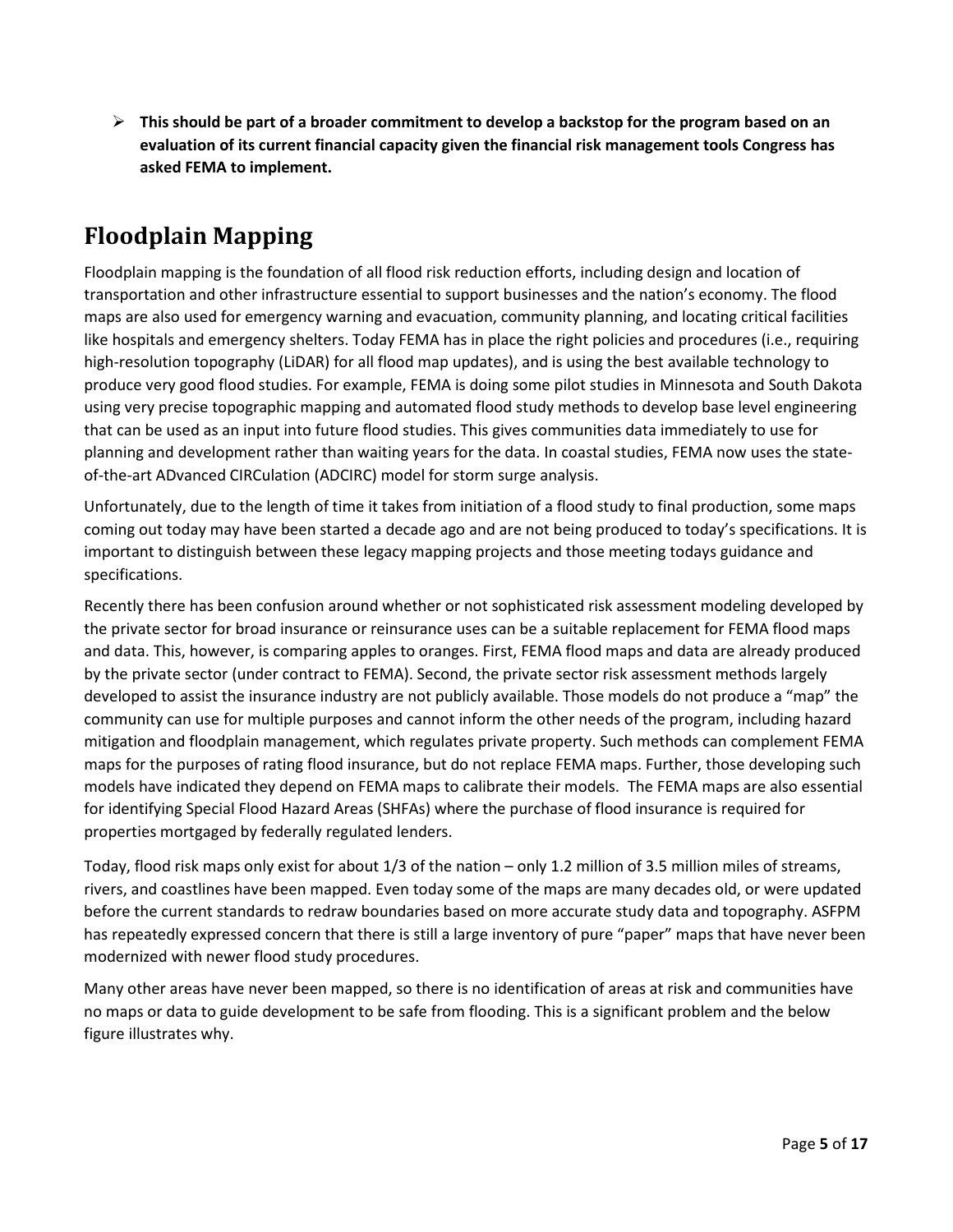Cameron Chase is an 87-acre residential subdivision developed in the early 2000s in Licking County, Ohio. As a crow flies, it is 17 miles from downtown Columbus, Ohio (metro area population 2+ million). An unnamed stream flows through the subdivision:



*(Above: Aerial view of Cameron Chase division, Etna Township, Licking County Ohio. The unnamed stream is highlighted as the dashed blue line)*

On the FEMA maps that were effective at the time and even on today's maps, the unnamed stream is not mapped. Why? The old guideline for mapping these small streams was that you needed about 10 square miles of land draining into the stream for it to reach a threshold for FEMA mapping in rural areas. In the case of this tributary, it only had about 760 acres or just over one square mile of drainage. Also, the land previously had been a cornfield and as a result never had enough property at risk for FEMA to map prior to development: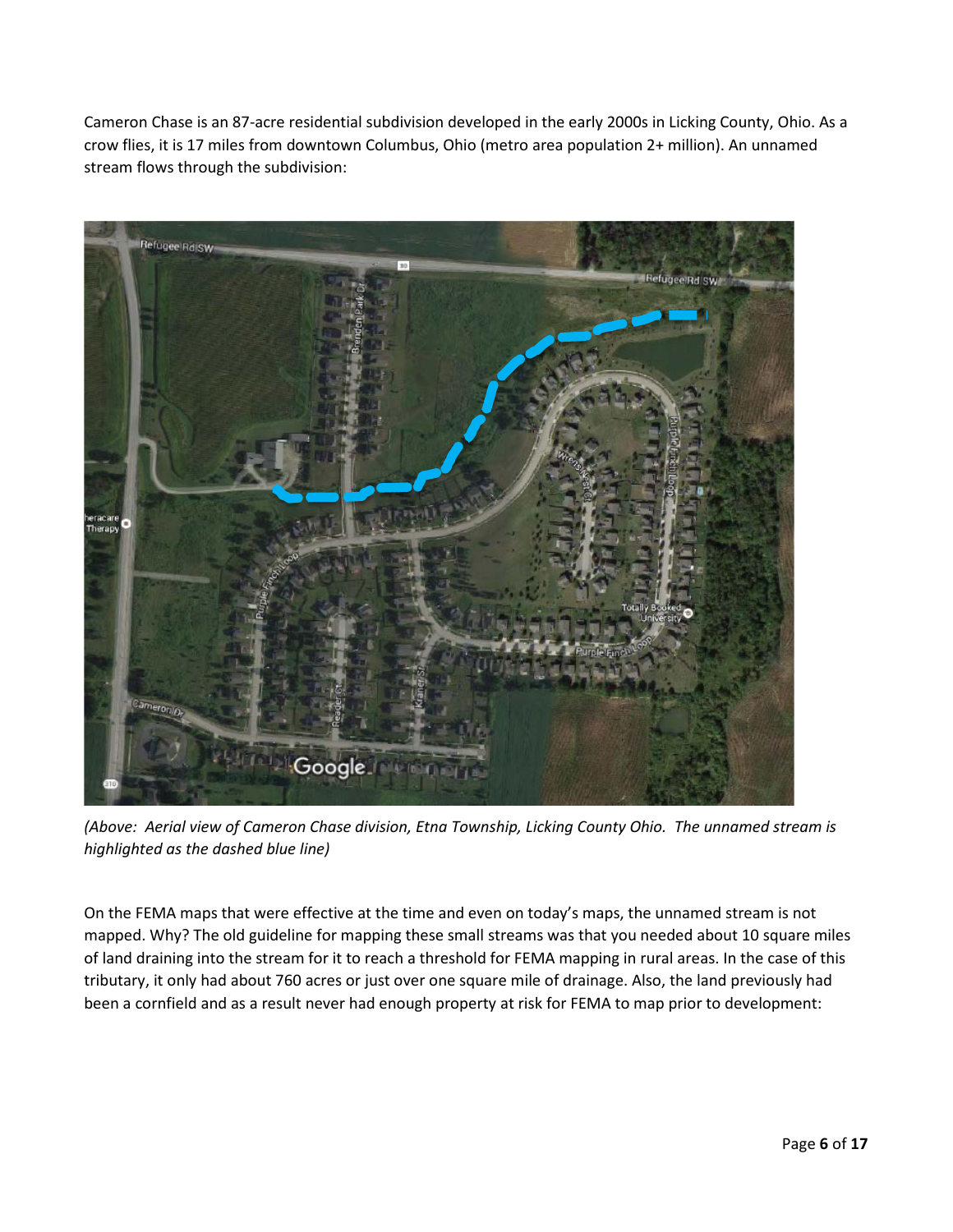

*(Above: Portion of FEMA FIRM Index Panel for Licking County, Ohio. The Cameron Chase subdivision is circled; note that the unnamed stream does not have a FEMA mapped floodplain – it does not show up until several miles downstream)*

Luckily, Licking County has strong local floodplain management regulations that exceed federal minimum standards and the regulations required the developer to map the floodplain on any stream where one wasn't identified. So prior to development a flood study (similar to one that FEMA would prepare) was completed and the result? A 1% chance floodplain that ranged from 150 feet wide to 300 feet wide and more importantly a map to guide the proposed development. But most communities do not have such standards and what happens then? The development occurs with no flood standards. Well, this is what is happening in thousands of subdivisions across the country: areas that used to be cornfields and cow pastures are developing into tens of thousands of housing units. Later, after there is significant development at risk and often after a flood or two, FEMA comes in and maps it. Then the dynamic changes and everything becomes adversarial. People think FEMA put a floodplain on them, when it was there all along. The property owner is mad because they have to buy flood insurance at high premiums because flood elevations were unknown. Realtors are upset because it is a surprise and may have an impact on the future salability of homes. And local elected officials fight to minimize the size of the mapped floodplain, spending thousands of dollars on competing flood studies.

The point is it doesn't have to be like this, but we have to start changing our mapping priorities. The entire dynamic can change if maps showing risk are available before development starts. You can see from the FEMA flood map above that there are a lot of vacant farm fields that will be developed in the next few decades (and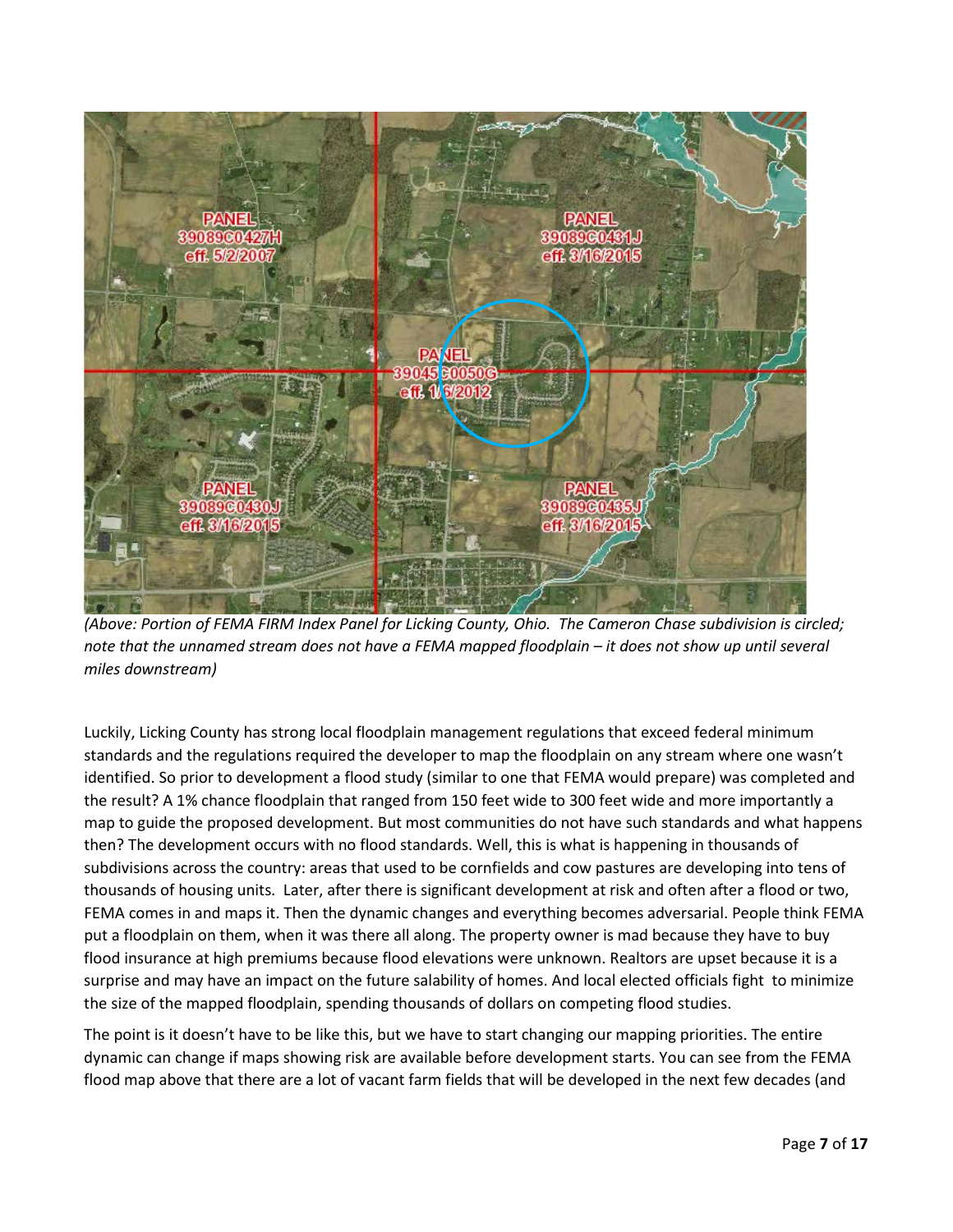there are small streams running through them too). We must map today's corn fields and cow pastures to assure that quality flood mapping precedes development.

- **FEMA must complete the initial flood mapping of the entire nation to get ahead of development.**
- **FEMA must prioritize the elimination of the un-modernized paper map inventory in the nation.**

The National Flood Mapping Program (NFMP) authorized by Congress in the 2012 Biggert-Waters Reform Act was one of the most important elements of the legislation and remains the right approach. While FEMA has not made much progress on mapping residual risk areas, failure inundation areas or areas of future development, FEMA is making some progress. For example, the Technical Mapping Advisory Council made recommendations to FEMA on how implement some of these new requirements. Now we need to complete the job of mapping the nation and get to a steady maintenance state. Authorized by the 2012 reform act at \$400 million annually, the NFMP is still desperately needed to map the approximately 2.3 million miles of unmapped flood hazard areas, and to maintain the existing inventory of 1.2 million miles of flood studies. ASFPM appreciates the 2016 letter initiated by then Ranking Member Maxine Waters and signed by 43 House members, not only recognizing the benefits of flood mapping, but urging Congress to get the job done by funding FEMA's mapping program at a level of \$1.5 billion/year for five years. A stepped up commitment to mapping flood risk is essential and critical as the Administration and Congress plan a major investment in building and repairing infrastructure.

- **ASFPM recommends the reauthorization, funding and enhancement of the National Flood Mapping Program (NFMP).**
- **ASPFM supports an increased authorization for the National Flood Mapping Program to between \$600 million to \$1.5 billion annually in order to accelerate the completion of the job of initially mapping the nation in five years and getting to a steady state maintenance phase.**

While the NFMP requires FEMA to map areas below dams and behind levees to show the residual risk areas that will be flooded when the dam or levee overtops, fails, or a spillway is used; the information is not being made public. his was an issue with the recent flooding below Oroville Dam in California. While local emergency management officials had access to these inundation maps, two hundred thousand evacuated property owners did not. People need to know they are living or buying in a residual risk area so they can take preparedness and mitigation measures such as buying a low cost flood insurance policy. In just the last four years, South Carolina alone has had 80 dam failures due to back-to-back flooding events. Unfortunately, DHS policy to restrict public availability of inundation maps has continued unchanged since 9/11 when maps for federal dams and levees were classified as "For Official Use Only" and were removed from being publicly available. This means citizens living in such areas do not know they are at risk until law enforcement knocks on their door in the middle of the night and orders them to evacuate.

#### **ASFPM recommends that Congress require federal dam and levee inundation maps be publicly available and cease their classification as "For Official Use Only".**

In recent years, a Federal Policy Fee associated with NFIP policies (\$50 for high-risk policies; \$25 for lower-risk policies) has paid between 30-60% of the flood mapping program and general appropriations paid for the remainder. The highest level of appropriations in the past five years has fallen far short of the \$400 million per year authorized in BW-12. So funding from the Federal Policy Fee is an important part of the funding for map updates and corrections. Fewer NFIP policies means less funding for updated maps.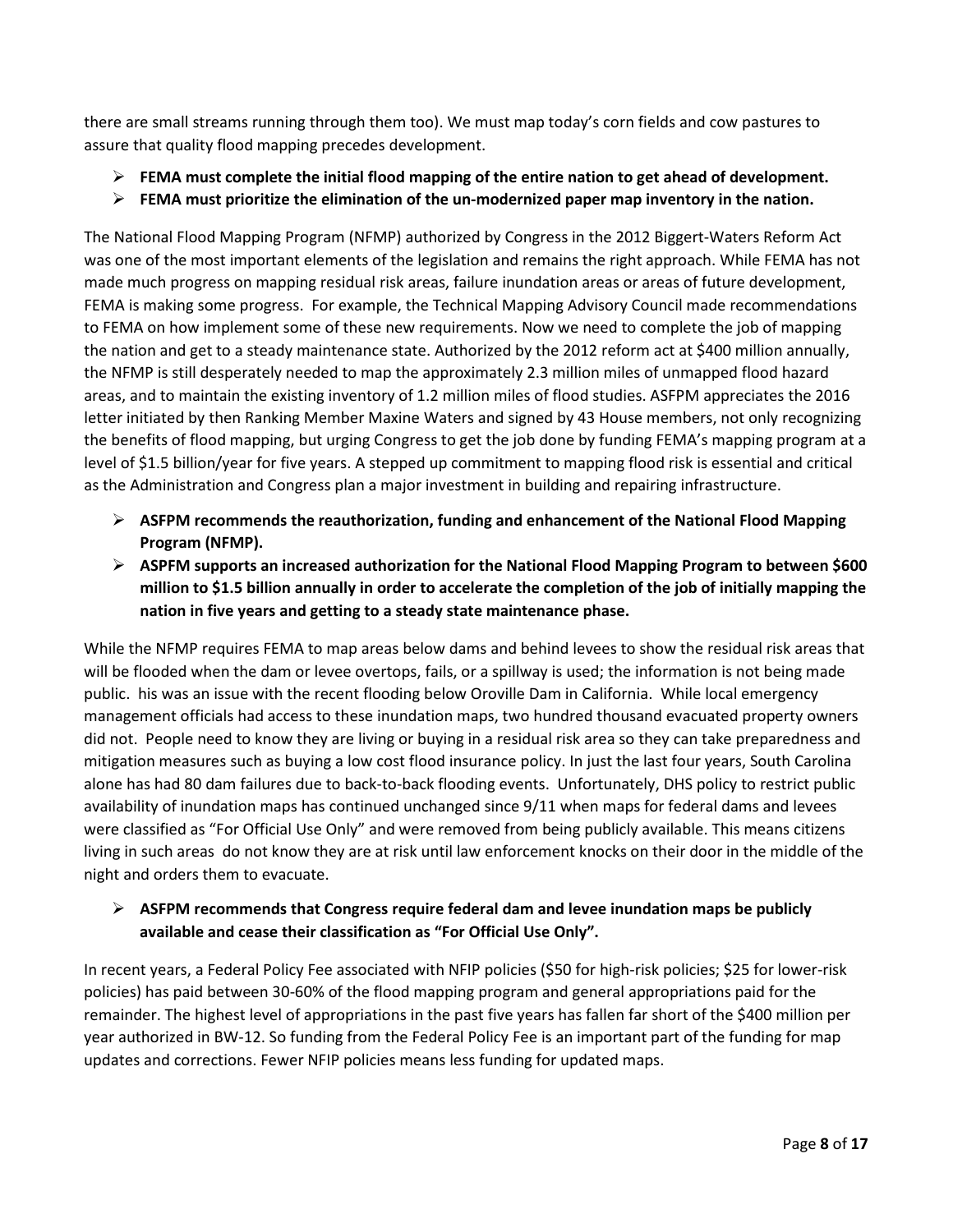# **Floodplain Management (Floodplain Regulations, Training, Public Education)**

To participate in the NFIP, states and communities must abide by minimum development standards and designate a NFIP coordinator. At the state level, this means that there is a NFIP coordination office that provides technical assistance and training to communities and the public, serves as a repository for the state's flood maps, ensures the state has sufficient enabling authority for communities to participate in the NFIP and is the lead agency to ensure that state development is consistent with NFIP minimum standards. At the local level this means that more than 22,200 communities participate in the NFIP - that they have adopted minimum development and construction standards to reduce flood losses. As floodplain areas are identified and mapped throughout the nation, NFIP participating communities must adopt and enforce local floodplain management standards that apply to all development in such areas.

NFIP standards are the most widely adopted development/construction standards in the nation as compared to building codes, subdivision standards, or zoning. FEMA has estimated that for approximately 6,000 of the NFIP participating communities, the only local codes they have adopted are their floodplain management standards. Today it is estimated \$1.9 billion of flood losses are avoided annually because of the adoption and implementation of minimum floodplain management standards. Often communities decide to adopt standards that exceed the federal minimums. For example, over 60% of the population in the United States lives in a community that has adopted an elevation freeboard – which requires the first floor of the building be at an elevation that is at least a foot higher than the base flood (or 100-year flood). A freeboard not only has the benefit of making the construction safer, but it can have a tremendous impact on flood insurance rates. A freeboard of 3 feet can reduce premiums by more than 70%.

Why do communities participate in the NFIP and adopt local standards? State floodplain managers around the nation who have enrolled nearly all of the communities in the past 40 years know a major reason is to make flood insurance available to their citizens. If a community hasn't joined (there are still about 2,000 communities not in the NFIP), it is usually compelled to do so when a resident gets a federally-backed mortgage and needs to have flood insurance. While there are some non-participation disincentives in terms of restrictions on some forms of disaster assistance, such disincentives are weak and very limited. For most communities, they are not much of a disincentive at all, but getting flood insurance is a strong incentive. We must ensure changes to the NFIP do not undermine this incentive.

The entire floodplain management budget (100%), which includes staffing, community and state technical assistance, and the Community Assistance Program (CAP-SSSE), is funded out of the Federal Policy Fee. However the CAP-SSSE program is not explicitly authorized.

#### **ASFPM recommends that a community assistance program which would provide resources to states be explicitly authorized and established to build and maintain effective state floodplain management programs.**

Although millions of American's homes are at risk of flooding, 21 states have no real estate disclosure laws. This makes it difficult for a home buyer to learn of a property's flood history. These states do not require sellers to tell prospective home buyers whether a property has been damaged by a flood and limiting access to such information prevents people from making smart decisions about where to live. Unfortunately many homeowners learn of their propensity to flood only after suffering through multiple disasters. The other 29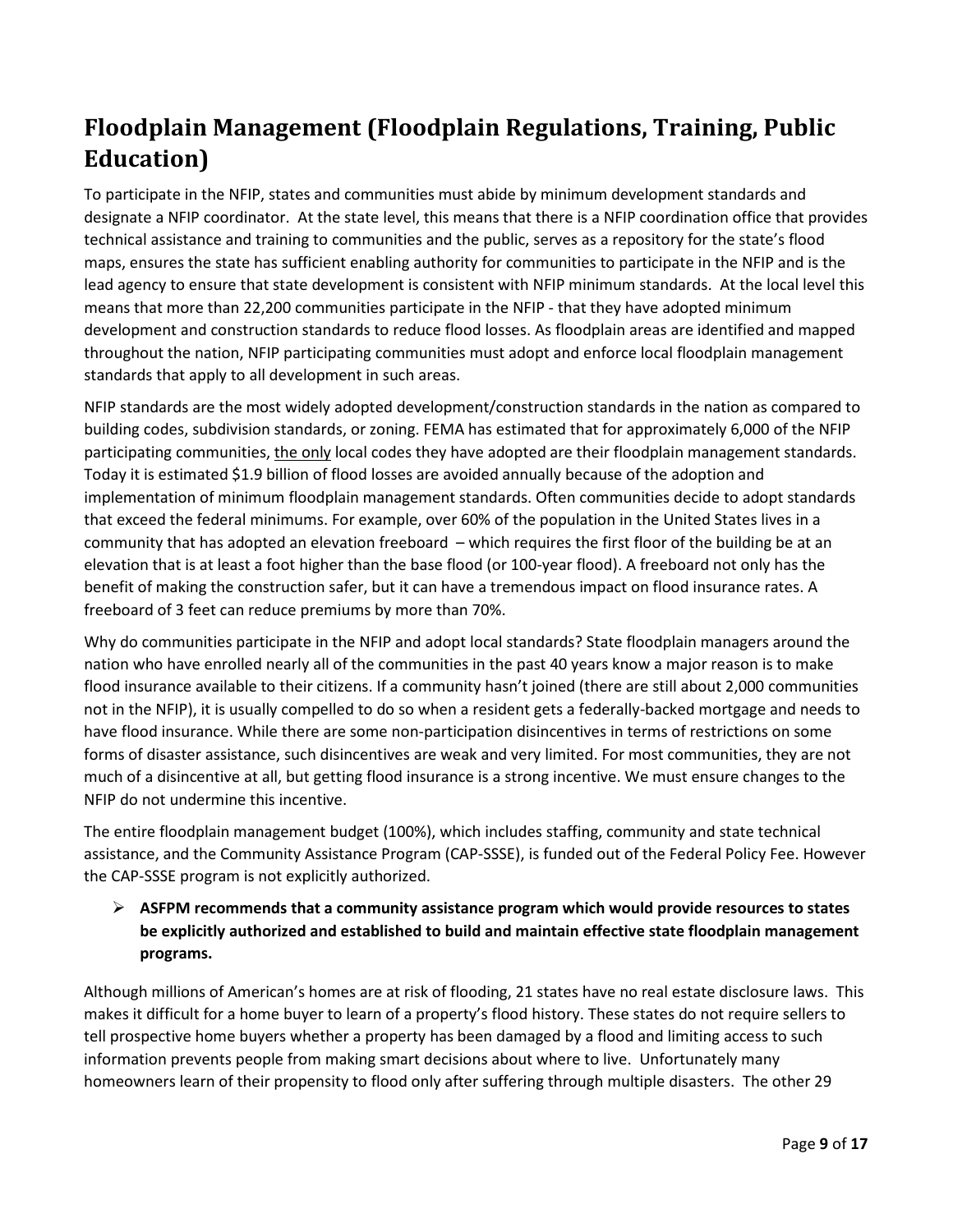states have varying degrees of disclosure requirements. This hodgepodge of state and local policies hinders buyers from making fully informed decisions.

#### **ASFPM supports a national real estate disclosure requirement for a property's flood history. Such a requirement could be tied to a state's participation in the NFIP.**

In 2018, the Natural Resources Defense Council researched this topic extensively and developed [an interactive](https://www.nrdc.org/flood-disclosure-map)  [website](https://www.nrdc.org/flood-disclosure-map) where each state's flood disclosure law can be reviewed.

## **Flood Hazard Mitigation**

NFIP has two built-in flood mitigation programs: Increased Cost of Compliance (ICC) and Flood Mitigation Assistance (FMA). These NFIP funded mitigation programs have resulted in more than \$1.3 billion in funds to reduce risk to thousands of at-risk, existing structures. The National Institute of Building Science's Multi-Hazard Mitigation Council, in its research of FEMA flood hazard mitigation projects, determined that such projects resulted in \$5 in benefits for each \$1 spent. ICC and FMA have mitigated, on average, 1,850 buildings annually between 2010 and 2014. ASFPM strongly supports both programs.

ICC is the fastest way to get flood mitigation done and is paid for 100% through a separate policy surcharge. Since it isn't run like a typical grant, funds are available much quicker. It is a transaction between the insured and insurance company. 60% of ICC claims are used to elevate a building and 31% of the time ICC is used to demolish a building. Other techniques used are floodproofing or relocation of the building out of the floodplain altogether. From 1997 to 2014, ICC has been used to mitigate over 30,000 properties.

ASFPM has been frustrated for several years over the pace of FEMA's implementation of its own authority to make ICC much more useful. In 2004 ASPFM worked with Congress to add triggers to ICC, so now there are four of them:

- A building being substantial damaged,
- A building classified as a repetitive loss,
- A building where another offer of mitigation is being made,
- And the administrator's discretion to offer ICC when it is in the best interest of the flood insurance fund.

Of these four, only one trigger is being utilized – when a structure has been determined to be substantially damaged. While FEMA will claim it also applies ICC to repetitive loss properties, it is only that subset of repetitive loss properties that have also been substantially damaged. The point is that there are three triggers – in existing law – that could be used in a pre-disaster sense. We are pleased to note that there is increasing Congressional recognition of the value of investment in pre-disaster mitigation. Recently, FEMA convened an internal working group to look at ICC to evaluate how to make it more effective. ASFPM urges the Committee to monitor the progress of this group to ensure that the congressional intent is carried out.

Another frustration with how ICC is currently being implemented is the determination of how the surcharge is set by FEMA's actuaries. Currently funding for ICC is through a congressionally-mandated surcharge capped at \$75 per policy. The latest data ASFPM has is for calendar year 2014 where ICC brought in approximately \$74 million for mitigation. On average the ICC surcharge was about \$15 per NFIP policy – which is far below the statutory cap. However, as ASFPM has been discussing changes to ICC, including increasing the ICC claim limit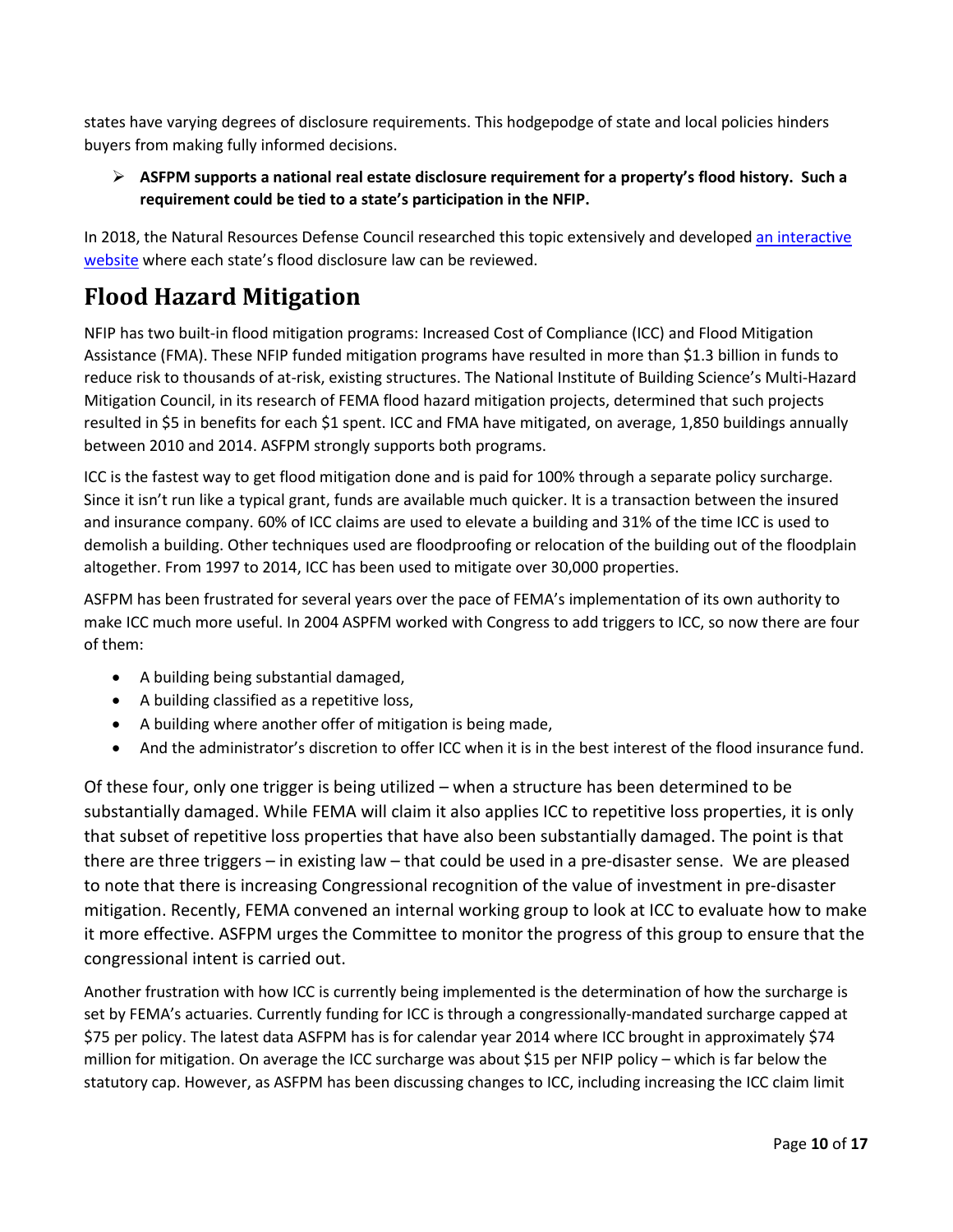beyond \$30,000, a response we often get is that FEMA would have a tough time making the changes because it is collecting as much as it can under the existing cap and that the surcharge rate is set using actuarial principles.

In its 2010 rate review, however, FEMA discussed how it was collecting more in ICC than it was spending and therefore adjusted downward the amount it would collect per policy in 2011. The result? In 2010 the surcharge collected \$84.5 million and in 2011 the surcharge collected \$78.2 million. The point of this is that the rate setting becomes a self-fulfilling prophesy – FEMA's inability to implement ICC's other triggers result in the program not being fully used. And its low utilization in turn led to FEMA determining that the rates should be lowered. So it gives the appearance there is room under the existing cap. ASFPM believes there is room under the existing cap. We suggest that Congress look at setting a tiered amount that would be consistent with the existing cap limit and reflective of risk. ASFPM calculates that under such an approach an ICC surcharge set at \$25 for BCX-Zone properties, \$50 for actuarially-rated A- and V-Zone properties and \$75 for subsidized A- and V-Zone properties, would generate approximately \$227 million in revenue that could be used by policyholders to mitigate their flood risk.

ASFPM believes ICC needs two other adjustments by Congress to be more effective. First, while ICC is collected on every policy, FEMA believes the statute requires the ICC claim be counted toward the total claim limit. This means a home that gets a \$250,000 damage claim, the amount available for ICC is \$0. Second, the ICC claim limit is too low. Estimates to elevate a home range from \$30,000 to \$150,000 with an average closer to \$60,000. While \$30,000 is very helpful, it often does not come close enough to cover enough of the mitigation cost, to be practical or feasible, especially for lower income homeowners.

- **ASFPM recommends the ICC claim limit be in addition to the maximum claim limit under a standard flood insurance policy.**
- **ASFPM recommends the ICC claim limit be raised to at least \$60,000.**
- **ASFPM recommends Congress specifically allow FEMA to utilize the available ICC amount for both demolition and acquisition costs as a means of compliance, when the claim is assigned to the community and deed restricted as open space.**
- **ASFPM recommends Congress waive any rulemaking requirements that may be an impediment to quickly implementing the pre-disaster triggers for ICC and allowing demolition and acquisition costs.**

FMA operates like a typical grant program where a community applies through the state through a grant application. Further, FMA also funds other types of mitigation that can address issues on the neighborhood- or community-scale such as stormwater management systems to reduce flood risk and flood mitigation plans. In recent years, the priority for the FMA program has been repetitive loss and severe repetitive loss properties. While this is an important objective, ASFPM worries that an exclusive focus on such projects is increasingly resulting in a gap where no assistance is available for properties that desperately need assistance, such as older pre-FIRM, non-repetitive loss structures for which insurance rates may be increasing significantly. ASFPM recommends that accommodations be made for these types of properties as well, when FEMA formulates its new policy guidance.

As our testimony will address in more detail below, one approach to flood insurance affordability is to subsidize flood hazard mitigation or at least give property owners a chance to mitigate. One idea for Congress to consider is a mitigation surge where Congress would supplement FMA funds with a large one-time or multi-year appropriation to either address the growing number of repetitive loss properties, or specifically address pre-FIRM properties where affordability of flood insurance has become untenable.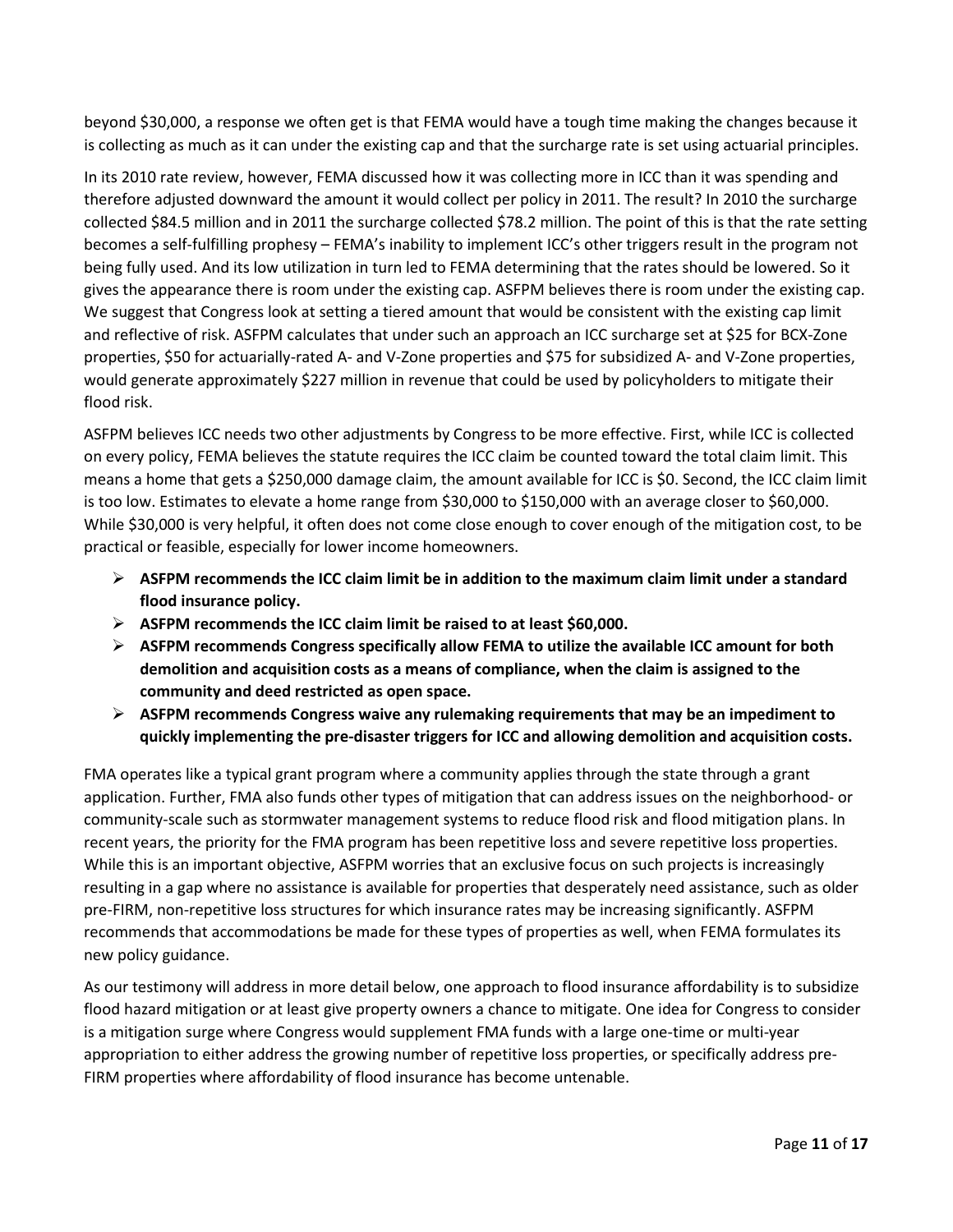Repetitive loss claims unnecessarily drain the National Flood Insurance Fund, and today, there are at least 160,000 repetitive loss properties. Hazard mitigation efforts have been insufficient to reduce flood damage to older structures and ultimately reduce the overall number repetitive loss properties. Current mitigation programs within the NFIP are underfunded and not reducing the overall number of repetitive losses in the country.

### **Flood Insurance**

Flood insurance is the easiest way for a property owner to manage their flood risk. It was also viewed by the original authors of the program as a way to more equitably share risks and costs of development decisions. Yet too few property owners and renters carry flood insurance. Today it is estimated 10% of the population lives in an identified floodplain and that number is projected to grow to 15% by the year 2100 based on natural population growth and future conditions (land use, development, and climate change). It is also estimated the number of policies increasing by 100% and the average loss per policy increasing by 90% in [2](#page-11-0)100. <sup>2</sup> The point is that these trends show growth in the human occupation of flood hazard areas and the potential damage that may result. As we have pointed out earlier, there are many more miles of rivers, streams and coastlines that aren't even yet mapped (which is why it is unsurprising that 25% of NFIP claims and 1/3 of federal disaster assistance come from outside of mapped floodplains)<sup>[3](#page-11-1)</sup>.

### **The Push for Expansion of a Private Flood Insurance Market**

In 2012 and today, there appears to be much interest in expanding the private flood insurance market. Many believe the private sector is a cure-all and can get the taxpayer off the hook for flood losses. And there seems to be a belief that there is a need for further Congressional intervention in 2019, beyond the steps taken in 2012, to help a robust private market to develop. ASFPM can see where the private sector can be a partner to the NFIP in growing the policy base nationally. We have the following observations related to expanding the private flood insurance market.

First, private flood insurance has always been and will continue to be allowed under the NFIP. Currently, robust private markets exist for policies in excess of NFIP limits. The private market has almost all of the commercial and industrial flood risk in the country. And robust private markets exist for forced-place policies. Too often in 2012 and again this year, conversations in Congress about private flood insurance imply private companies are not currently able to expand without legislative action. This is not, in fact, borne out by the facts.

Second, the reforms to stimulate more private market participation in 2012 have worked as intended. ASFPM disagrees with those who believe that somehow the 2012 reforms were badly written or somehow missed their intent. ASFPM has spoken with numerous industry sources, as well as had extensive conversations with private sector companies interested in offering private flood insurance and former state insurance commissioners. This industry is growing and in the past four years has grown significantly. For example, private flood policies today are required to contain a flood mitigation coverage that is similar to ICC because the 2012 reforms required that private policies have coverage "at least as broad as" NFIP policies. This ensures that property owners have funds to elevate flood prone homes and that communities are not faced with owners who just walk away from the property because it is too expensive to elevate. The 2012 reforms are ensuring that the private market is

<span id="page-11-0"></span> <sup>2</sup> *The Impact of Climate Change and Population Growth on the National Flood Insurance Program through 2100. 2013.*

<span id="page-11-1"></span><sup>3</sup> *FloodSmart Flood Facts. Webpage accessed 3/14/17.*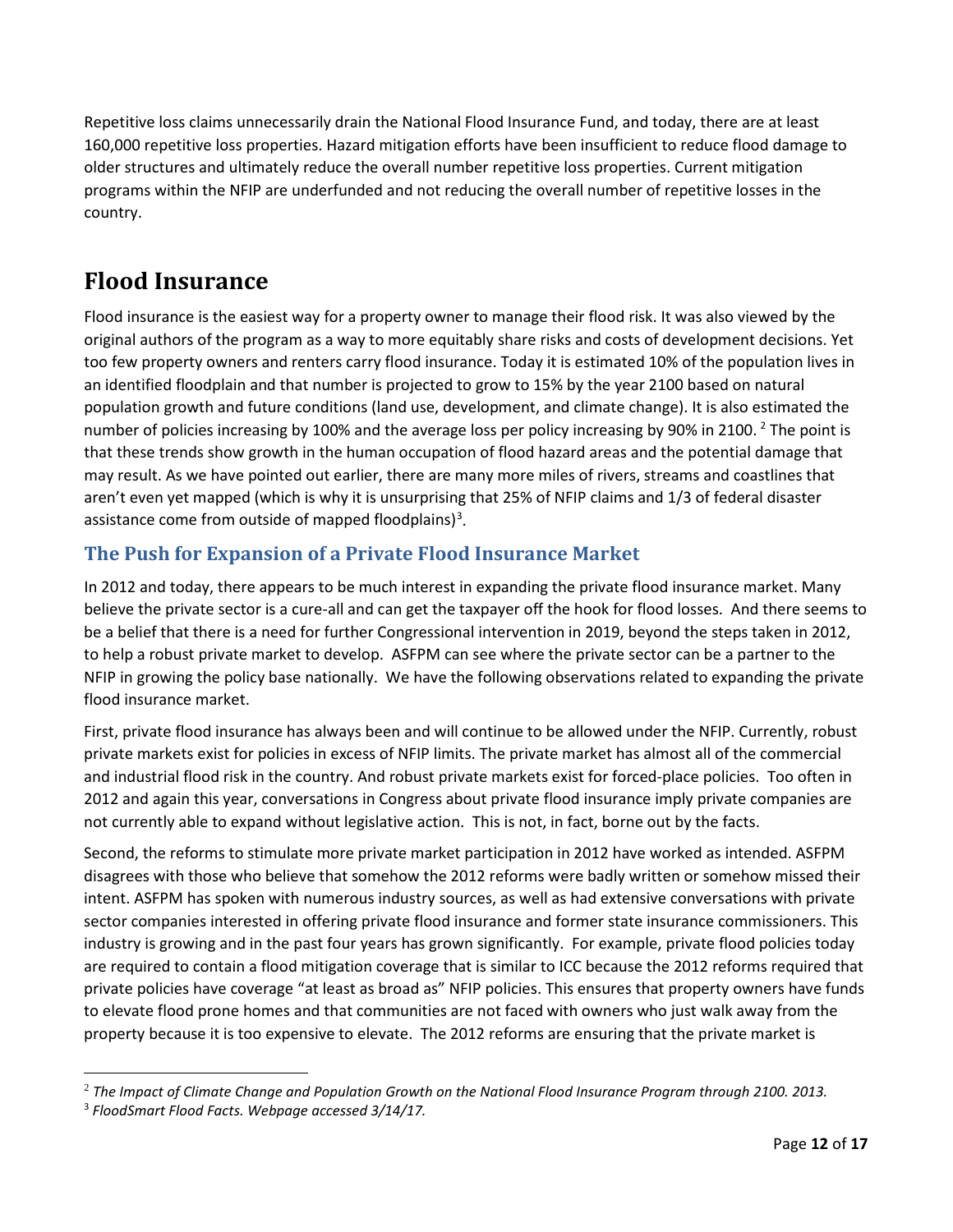growing in an orderly way with appropriate safeguards that ensure protections for policyholders, lenders, taxpayers and communities.

- **As a result of the successful 2012 reforms to stimulate the private flood insurance market, ASFPM does not believe any further stimulation of the private market is needed at this time. [4](#page-12-0)**
- **If Congress does consider additional changes to stimulate the private market, ASFPM urges that that the provision in current law related to coverages and deductibles being "at least as broad as" NFIP policies be retained to preserve adequate coverage and deductibles and an ICC type coverage to mitigate at-risk buildings.**

Third, ASFPM very much believes a strong NFIP can co-exist with the private market offering flood insurance as long as both are on equal playing fields. In other words, neither the NFIP nor the private market should be at a competitive disadvantage. The result can be coverages that complement each other. As explained earlier in this testimony, private insurers depend on NFIP maps and agree local floodplain regulations help all insurance by reducing risk, yet private policies do not have to include the Federal Policy Fee to help pay a share of these costs. The wholly unfair PAYGO surcharge has allowed private policies to be written using FEMA rate tables and the private sector is profiting on the difference between the loaded NFIP policy (with surcharges and fees) and private sector policy that does not have to charge such fees.

In early 2019 the mortgage regulators issued a final rule to be effective July 1, 2019 that appears to ASFPM to directly conflict with statute when it comes to what type of flood insurance policy qualifies to meet the mandatory purchase requirement. While rulemaking has gone on for some years, the "discretionary acceptance" approach appeared in the latest, final version with no opportunity to comment. The primary issue is that Congress mandated that private flood insurance policies that were sold to for properties to meet the mandatory purchase requirement had to have coverages and deductibles "at least as broad as" a NFIP policy. This means that such private sector policies must have a coverage similar to ICC, to provide resources to come into compliance with flood codes and have deductibles that aren't too excessive – a cheap flood insurance policy does a property owner no good if the deductible exceeds their ability to pay. Yet the "discretionary acceptance" alternative would allow policies without these provisions. Such a loophole hurts property owners and will lead to greater dependence on federal disaster assistance – contrary to the foundational goals of the NFIP. Additionally, the private flood insurance market that has grown rapidly the past four years has done so without the loophole being in effect.

#### **ASFPM recommends Congress eliminate the "discretionary acceptance" loophole that allows lenders to decide whether to accept private policies that is in the federal regulatory rule to be effective July 1, 2019.**

Fourth, ASFPM believes that to preserve the many public benefits of the NFIP, two changes must be made to the existing law to ensure private sector growth does not inadvertently erode the other elements or legs of the NFIP stool.

The private insurance industry uses FEMA flood maps in various ways: sometimes to calibrate their risk assessment models, and sometimes to determine basic eligibility of their private flood insurance product. Industry officials that ASFPM talks with all support the floodplain management efforts in a community that

<span id="page-12-0"></span> <sup>4</sup> *Last year ASFPM testified before the Senate Committee on Small Business & Entrepreneurship on flood insurance rate increases which also included detailed thoughts on HR 2901, which can be found [here](http://www.floods.org/ace-images/TestimonyCeilJune2016.pdf) or on ASFPM's website at [www.floods.org](http://www.floods.org/)*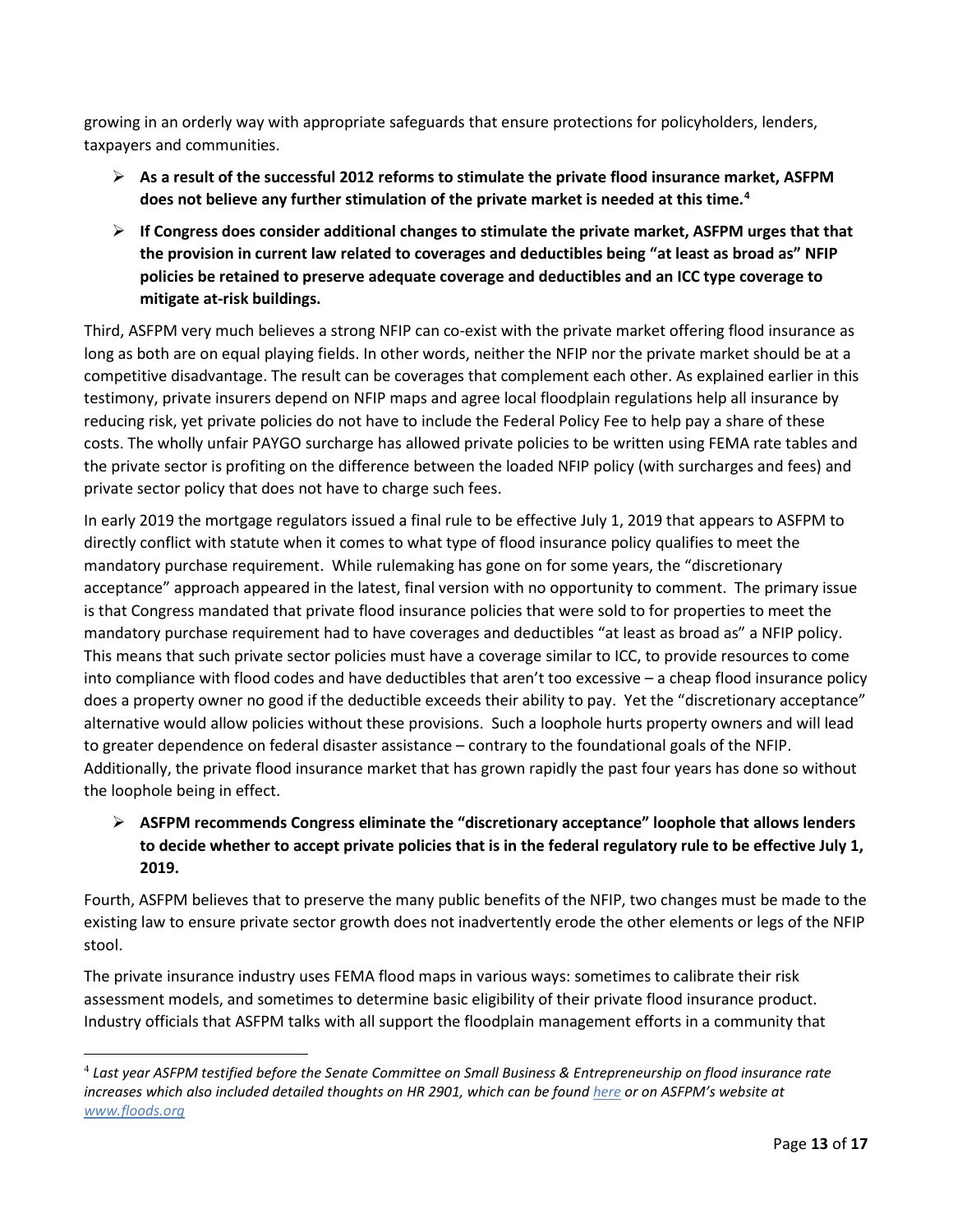provides a meaningful program of risk reduction. Given that 100% of the Federal Policy Fee goes to mapping and floodplain management, it is only equitable that private policies help pay for these functions and that they are not just borne by NFIP policyholders.

#### **ASFPM recommends an** *equivalency fee***, equal to the Federal Policy Fee, be assessed on all private flood insurance policies sold to meet the mandatory purchase requirement.**

As private flood insurance becomes more widely and easily available, provisions must be made to ensure such policies can only be made available to meet the mandatory purchase requirement if the community participates in the NFIP. Why? For thousands of communities in the NFIP, the primary reason for joining the program is the availability of flood insurance to meet the mandatory purchase requirement. As a requirement of joining, communities agree to adopt and enforce local floodplain management standards. As a result, floodplain management standards are the most widely adopted in the United States – exceeding the coverage of building codes, subdivision regulations and zoning. The adoption and enforcement of these codes, in turn, reduces future flood risk to the individual, businesses, communities and taxpayers. ASFPM members understand that once you remove the incentive for joining (flood insurance availability) thousands of communities may rescind their codes, drop out of the NFIP, and rely on the private policies to meet needs of property owners without the administrative burden of adopting and enforcing local codes. Particularly susceptible to this are small communities with low policy counts. As stated earlier in this testimony, most communities in the nation already participate in the NFIP. And while the private industry is still emerging, let's be partners in persuading communities to comprehensively reduce flood losses. Finally, this fee has no cost to the private insurance industry.

 **ASFPM recommends that when private flood insurance policies are sold to meet the mandatory purchase requirement, they can only be sold for that purpose within NFIP participating communities.**

### **Flood Insurance Affordability**

Despite the longer glide path for premium increases set in HFIAA, rates may again reach high levels in another three or four years and a long-term solution to affordability was not included in either BW-12 or HFIAA. Also, to meet House PAYGO rules, there was a large surcharge imposed on non-primary residences, small businesses and other non-residential structures. The surcharge is neither risk-based nor need-based. Premium increases and surcharges have led to a notable reduction in policies in force, declining from a high of 5.5 million to about 5.1 million today.

 **ASFPM recommends the elimination of the PAYGO surcharge established in 2014 from the standpoint of flood insurance affordability and equity with private flood policies. This will take an additional cost burden off of small businesses.** 

There are several innovative ideas on flood insurance affordability that deserve consideration such as those proposed by the Wharton School linking a subsidy voucher with a mitigation loan to reduce risk and lower flood insurance premiums.

### **Improving the NFIP Policy Offerings**

Community floodplain managers often hear complaints about the NFIP centered around what is covered and what is not; and the inability to get additional coverages like living expenses as part of a NFIP policy. ASFPM has been impressed with FEMA's customer experience initiative after Sandy with FEMA committing to improving the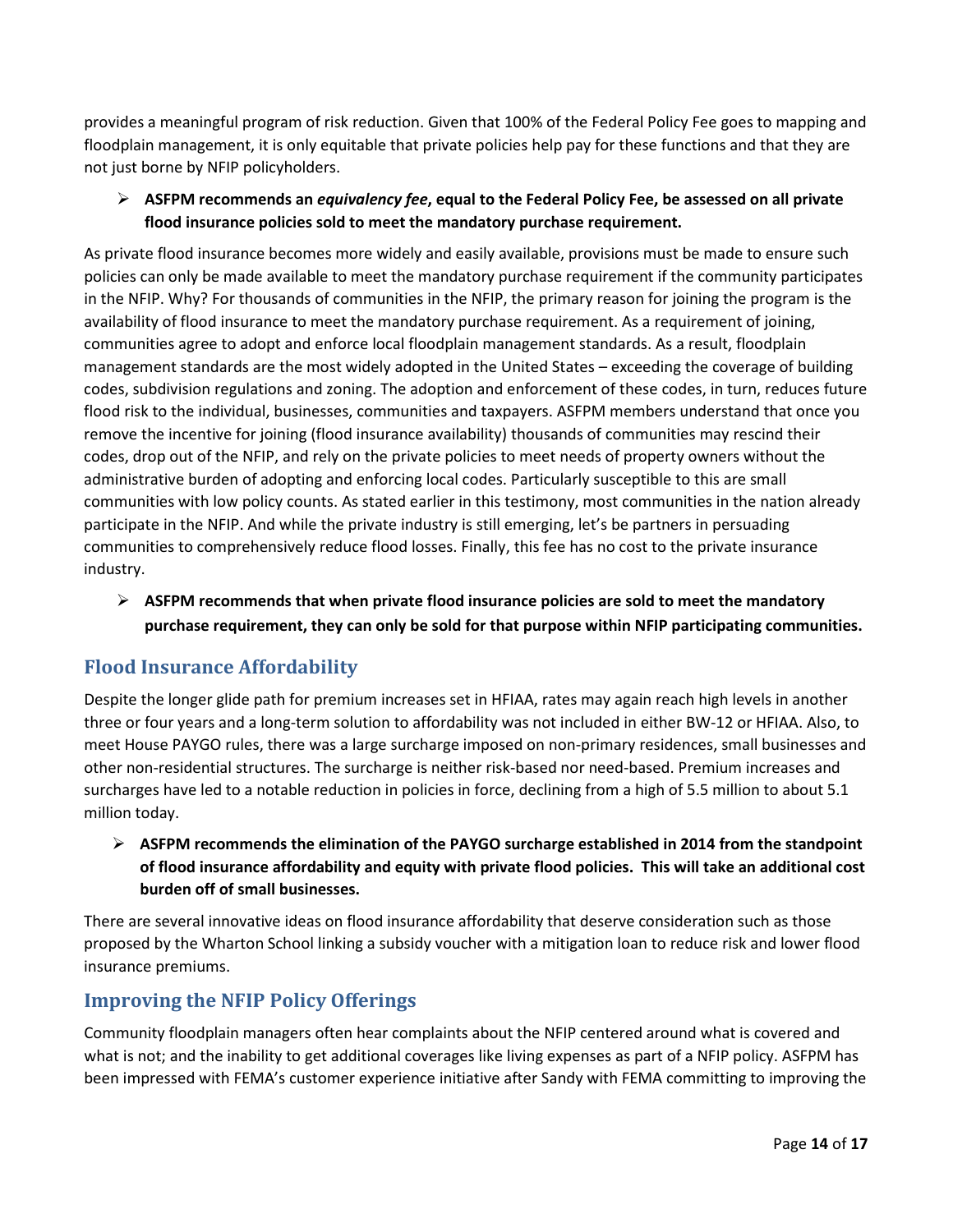insurance product it sells. Yet FEMA is constrained by a cumbersome rulemaking process that can take years to complete.

 **ASFPM recommends Congress give FEMA the flexibility to offer additional flood insurance policy options and make changes to existing options without the need for extensive rulemaking.**

### **Initial Observations on Draft Bills**

While ASFPM is continuing to review the draft legislation, we are pleased to offer our initial views.

### **Discussion Draft Primary (Affordability) Bill**

ASFPM is supportive of many sections of this bill including debt forgiveness, elimination of the HFIAA surcharge, monthly installment of the payment of premiums and the establishment of a state revolving loan fund for flood mitigation. While we are also supportive of other measures to address flood insurance affordability, we strongly believe that any subsidy should come from outside of the program and covered by all taxpayers, not just NFIP policyholders. We do not believe in creating a new cross-subsidy within the National Flood Insurance Fund or a new type of surcharge. Also, to the extent possible, we should be subsidizing flood hazard mitigation, not insurance. Mitigation will make insurance affordable and helps avoid the "moral" hazard of keeping lower income people in harms way.

While we understand the impact of eliminating the Federal Policy Fee on policy holders and making flood insurance more affordable, we must point out that currently the fee pays 100% of the NFIP's floodplain management function cost and roughly between a third and a half of the annual flood mapping budget. We are very concerned about subjecting these critical elements of the NFIP to the unevenness of the annual appropriations process.

### **Discussion Draft Mapping Bill**

ASFPM is also supportive of many of the elements in the draft mapping bill. The bill continues to advance the good mapping language in the Biggert-Waters 2012 NFIP reform bill, which we supported. We note the bill authorizes the National Flood Mapping Program at \$400 million - which we see as a minimum. ASFPM believes that to get the 2/3 of the nation mapped that is not yet mapped, the NFIP will need an amount more like \$600 million per year for the next 5-10 years. We appreciate the effort to balance pre-existing flood mapping requirements of the National Flood Mapping Program that remain to be completed with newer ideas such as building specific data and risk information by largely focusing on data that has already been generated by states and communities and importing it into a FEMA developed and maintained digital display environment. This will ensure that the mapping costs will not skyrocket and further delay flood maps. We also appreciate the focus on mapping all areas of the United States, a priority to update the remaining inventory of flood maps that have yet to be modernized, and the reiteration of the need to map future flood risk.

ASFPM also supports some reforms to the appeals process especially those proposed to ensure that map panels which are not being held up by an appeal can go final and be adopted by communities. This will go a long way to ensure that new flood data is able to be utilized by communities in a timely manner. ASFPM has long supported the establishment of levee specific flood risk zones as presently, in the absence of such zones, FEMA has no choice to designate large areas as a Zone D which results in much more costly flood insurance and no information on flood risk.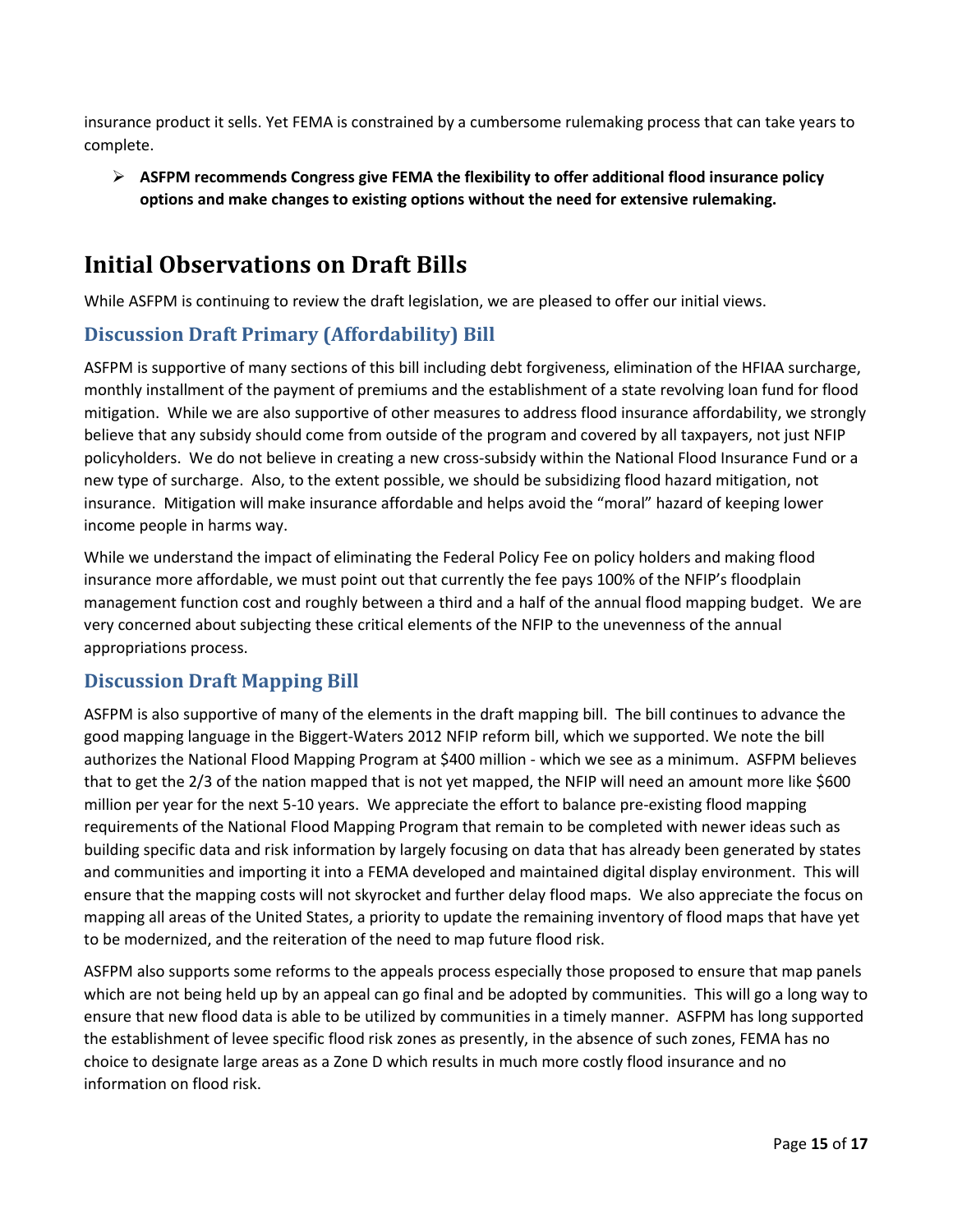ASFPM notes that many of the provisions proposed for agricultural structures in flood hazard zones track with the concepts in draft guidance FEMA is developing. In fact, we applaud FEMA for reaching out to many stakeholders in the development of the guidance which will hopefully be released soon. We are relieved to see that the definition of an agricultural structure does not include a single family residence. While there may be technical reasons that elevation is not feasible for certain agricultural buildings, the same cannot be said for residential homes which have been elevated for years across the country. Ae do have a concern about the creation of a new flood insurance subsidy for ag buildings where wet floodproofing would allow premiums as if the building was dry floodproofed. This is inconsistent with reforms that Congress passed in 2012 and 2014 to make the NFIP more actuarially sound – not less. The insurance premium should be reflective of the risk. As we have said earlier if subsidies are needed, subsidized mitigation, not insurance. And the subsidy should be outside the NFIP. We do believe there are some agricultural buildings that should not be required to buy insurance and support the pilot program for multiple agricultural buildings. We have seen many building with very low to no damage potential that are required to buy flood insurance, and the annual premium exceeds the value of the building.

### **Discussion Draft Mitigation Bill**

We generally support much of this bill and were very encouraged to see three key reforms to ICC: Increasing the cap to \$60,000; specifying that ICC can be used for acquisition of property; and that the ICC amount shall be in addition to aggregate coverage limit under a standard flood insurance policy. We note that the average cost of mitigation typically far exceeds the existing \$30,000 limit for ICC, which is especially a problem for low income people who have no cash savings or reserves.

We are also pleased to see the strategies allows mitigation on block or neighborhood basis, a focus and robust funding for PDM, and a pilot program for community-wide flood insurance. Community-wide policies could be another tool to help more broadly reduce the cost and impacts of flooding.

Finally, we are very pleased to see an authorized community assistance program which provides grants to states to build capacity for floodplain management. Because there are over 22,000 communities, building capacity and capability at the state level is critical as states are in the best position to understand the enabling authorities as well as administrative procedures within the state, they are best positioned to help out with enforcement issues, and can tailor training and outreach to the specific needs of communities within the state. Further, we support how the program works to direct states to build *effective* floodplain management capabilities, rewarding those that go beyond minimum measures.

### **Discussion Draft Administrative Reforms Bill (Velazquez)**

ASFPM notes that since Hurricane Sandy, FEMA has implemented many reforms to the claims process administratively. Data suggests that customers of the NFIP are reporting high satisfaction rates. Whether there are additional outstanding issues related to claims handling is largely beyond the focus of ASFPM. However, we support provisions of this draft bill that ensure the Flood Insurance Advocate is properly staffed. The creation of a flood insurance advisory committee should help the NFIP better understand and adopt best practices from industry, and support directing lending regulators, in consultation with FEMA, to update and maintain the mandatory purchase guidelines document. ASFPM previously expressed concern in testimony that after FEMA decided to no longer update the guidelines in 2014, nobody has been doing it.